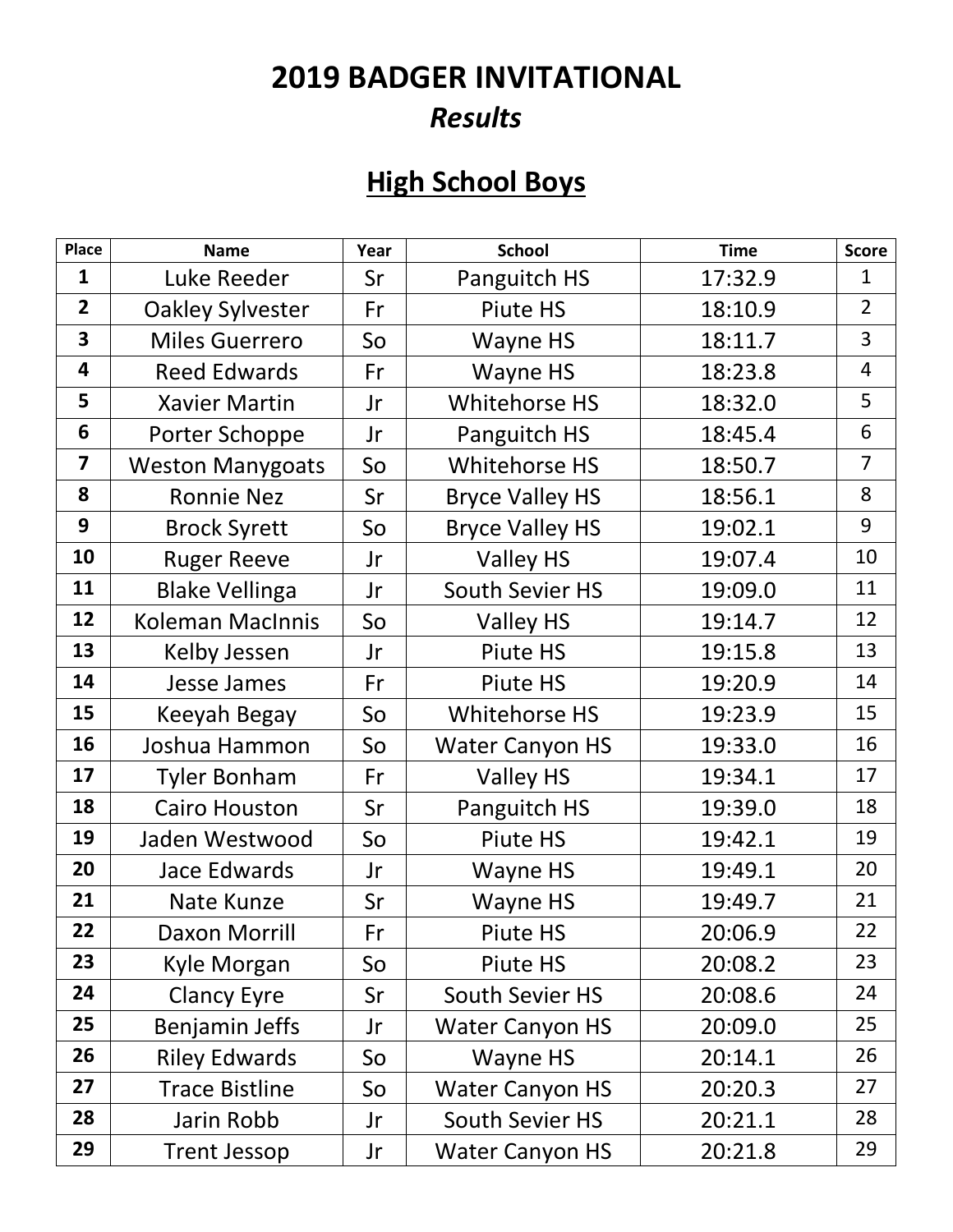| 30 | <b>Brodie Owens</b>      | So | South Sevier HS        | 20:22.6 | 30 |
|----|--------------------------|----|------------------------|---------|----|
| 31 | <b>Carter Yardley</b>    | Fr | Panguitch HS           | 20:30.9 | 31 |
| 32 | <b>Theron Evans</b>      | Fr | Panguitch HS           | 20:37.0 | 32 |
| 33 | <b>Jordan Nicol</b>      | So | <b>Water Canyon HS</b> | 20:38.5 | 33 |
| 34 | <b>Tanner Torgerson</b>  | So | South Sevier HS        | 20:48.6 | 34 |
| 35 | Logan Hansen             | Sr | South Sevier HS        | 20:57.4 | 35 |
| 36 | Brannigan Winckel        | Jr | Piute HS               | 20:59.7 | 36 |
| 37 | <b>Bryson Henrie</b>     | Fr | Panguitch HS           | 21:00.3 | 37 |
| 38 | <b>Manny Rascon</b>      | Fr | Wayne HS               | 21:16.5 | 38 |
| 39 | <b>Brandon Diaz</b>      | Sr | Wayne HS               | 21:19.0 | 39 |
| 40 | Kile Rohbock             | So | <b>Water Canyon HS</b> | 21:22.0 | 40 |
| 41 | <b>Jacolby Bridges</b>   | So | Panguitch HS           | 21:31.4 | 41 |
| 42 | <b>Dallen Platt</b>      | Fr | <b>Bryce Valley HS</b> | 21:52.0 | 42 |
| 43 | Camden Larsen            | Jr | South Sevier HS        | 22:06.0 | 43 |
| 44 | <b>Thomas Marshall</b>   | So | Panguitch HS           | 22:06.6 |    |
| 45 | <b>Hunter Dickinson</b>  | Fr | Panguitch HS           | 22:08.3 |    |
| 46 | Cody Frandsen            | Jr | Panguitch HS           | 22:14.4 |    |
| 47 | Max Lee                  | Fr | Valley HS              | 22:19.0 | 44 |
| 48 | <b>Ethan Platt</b>       | Jr | <b>Bryce Valley HS</b> | 22:20.2 | 45 |
| 49 | Joseph Jessop            | Jr | <b>Water Canyon HS</b> | 22:23.4 | 46 |
| 50 | <b>Titan King</b>        | Fr | Piute HS               | 22:41.2 |    |
| 51 | <b>Caleb Jenkins</b>     | So | South Sevier HS        | 22:48.4 |    |
| 52 | <b>Chase Beesley</b>     | Jr | <b>Bryce Valley HS</b> | 23:12.2 | 47 |
| 53 | <b>Ethan Morgan</b>      | Sr | South Sevier HS        | 23:34.7 |    |
| 54 | <b>Brooks Dalton</b>     | Fr | Piute HS               | 23:46.5 |    |
| 55 | <b>Treyson Roberts</b>   | Jr | <b>Bryce Valley HS</b> | 23:55.9 | 48 |
| 56 | Elijah Peterson          | So | South Sevier HS        | 24:09.4 |    |
| 57 | <b>Frankie Cornelius</b> | Fr | South Sevier HS        | 24:49.7 |    |
| 58 | <b>Taeson Brady</b>      | So | South Sevier HS        | 25:00.7 |    |
| 59 | <b>Mahonri Barlow</b>    | So | <b>Water Canyon HS</b> | 25:12.6 |    |
| 60 | <b>Ethan White</b>       | Fr | Wayne HS               | 25:48.5 |    |
| 61 | <b>Alex Williams</b>     | So | South Sevier HS        | 26:07.6 |    |
| 62 | Jarom Bergfeld           | Jr | South Sevier HS        | 26:08.5 |    |
| 63 | Alex Osterhout           | Jr | <b>Valley HS</b>       | 26:25.0 | 49 |
| 64 | <b>Omar Barlow</b>       | So | <b>Water Canyon HS</b> | 26:31.2 |    |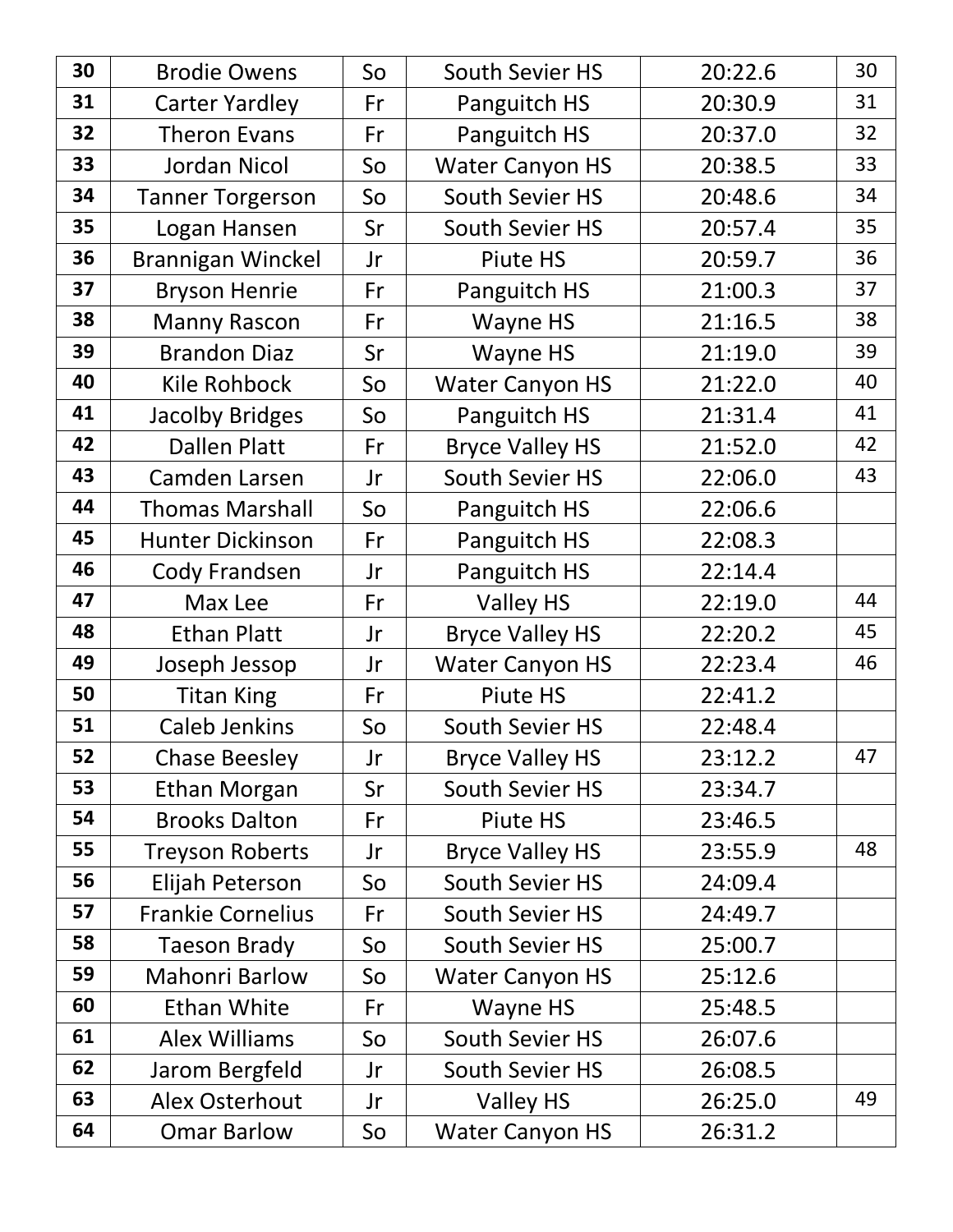| 65 | <b>Owen Crofts</b>     | Jr | Panguitch HS           | 26:44.8 |    |
|----|------------------------|----|------------------------|---------|----|
| 66 | lan Johnson            | Sr | <b>Bryce Valley HS</b> | 26:50.2 | 50 |
| 67 | Lorin Allred           | Fr | <b>Water Canyon HS</b> | 27:33.0 |    |
| 68 | <b>Mason Beesley</b>   | Fr | <b>Bryce Valley HS</b> | 27:50.1 |    |
| 69 | <b>Hafen Smith</b>     | Fr | South Sevier HS        | 27:50.7 |    |
| 70 | Malachi Allred         | Fr | <b>Water Canyon HS</b> | 28:03.9 |    |
| 71 | <b>Kyron Barlow</b>    | Fr | <b>Water Canyon HS</b> | 28:46.7 |    |
| 72 | <b>Dreyson Pollock</b> | Fr | <b>Bryce Valley HS</b> | 29:15.1 |    |
| 73 | Hayden Hansen          | Fr | South Sevier HS        | 29:31.7 |    |
| 74 | <b>Porter Trapp</b>    | Jr | Piute HS               | 30:29.7 |    |
| 75 | <b>Michael Larmore</b> | So | <b>Valley HS</b>       | 30:30.2 | 51 |
| 76 | <b>Ben Peterson</b>    | Fr | <b>Escalante HS</b>    | 33:03.6 |    |
| 77 | Corbyn Syrett          | Fr | <b>Bryce Valley HS</b> |         |    |
| 78 | Daren Roberts Jr.      | Sr | Whitehorse HS          |         | 52 |

| <b>Piute HS</b>        | 2, 13, 14, 19, 22, 23, 36  | 48  | $1st$ Place           |
|------------------------|----------------------------|-----|-----------------------|
| <b>Wayne HS</b>        | 3, 4, 20, 21, 26, 38, 39   | 48  | $2nd$ Place           |
| <b>Panguitch HS</b>    | 1, 6, 18, 31, 32, 37, 41   | 56  | 3rd Place             |
| <b>Whitehorse HS</b>   | 5, 7, 15, 52               | 79  | 4 <sup>th</sup> Place |
| <b>Valley HS</b>       | 10, 12, 17, 44, 49, 51     | 83  | 5 <sup>th</sup> Place |
| <b>South Sevier HS</b> | 11, 24, 28, 30, 34, 35, 43 | 93  | 6 <sup>th</sup> Place |
| <b>Water Canyon HS</b> | 16, 25, 27, 29, 33, 40, 46 | 97  | 7 <sup>th</sup> Place |
| <b>Bryce Valley HS</b> | 8, 9, 42, 45, 47, 48, 50   | 104 | 8 <sup>th</sup> Place |
|                        |                            |     |                       |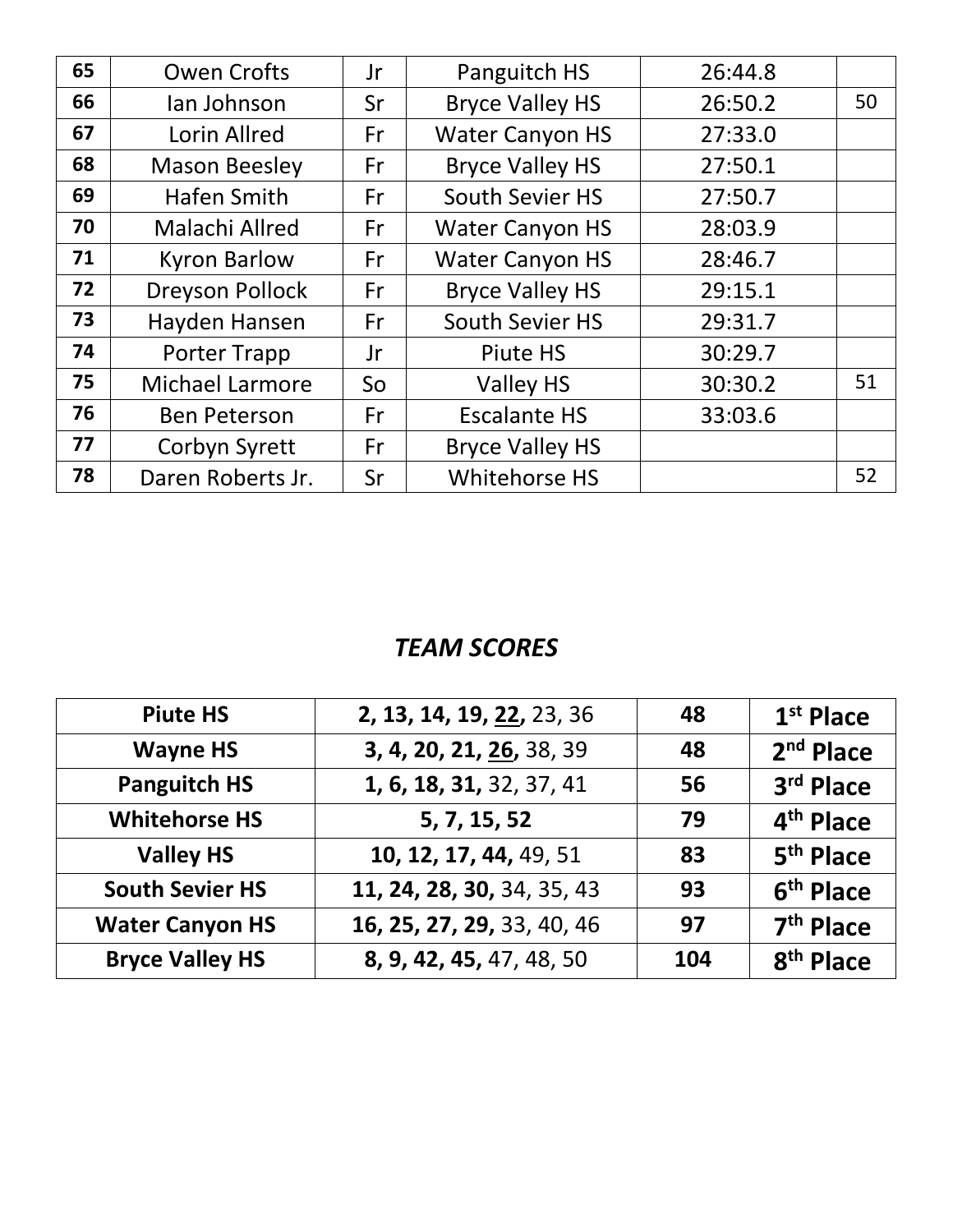## **High School Girls**

| <b>Place</b>            | <b>Name</b>               | Year | <b>School</b>          | <b>Time</b> | <b>Score</b>   |
|-------------------------|---------------------------|------|------------------------|-------------|----------------|
| $\mathbf{1}$            | Lacey Marshall            | So   | Panguitch HS           | 22:40       | $\mathbf{1}$   |
| $\overline{2}$          | Merci Jessop              | Jr   | <b>Water Canyon HS</b> | 23:03       | $\overline{2}$ |
| $\overline{\mathbf{3}}$ | Mikayla Reeder            | So   | Panguitch HS           | 23:15       | 3              |
| 4                       | Daan Filfred              | Sr   | Whitehorse HS          | 23:24       | $\overline{4}$ |
| 5                       | <b>Heidi Thomas</b>       | So   | Whitehorse HS          | 23:27       | 5              |
| 6                       | AnDee VanDyke             | Fr   | Wayne HS               | 23:39       | 6              |
| $\overline{7}$          | Shandi Syrett             | Fr   | <b>Bryce Valley HS</b> | 24:17       |                |
| 8                       | Kianna Willie             | Sr   | Whitehorse HS          | 24:20       | $\overline{7}$ |
| 9                       | Meg Fischer               | Jr   | <b>Water Canyon HS</b> | 24:27       | 8              |
| 10                      | <b>Felicity Williams</b>  | Jr   | Wayne HS               | 24:32       | 9              |
| 11                      | Ali Rees                  | Fr   | Wayne HS               | 24:38       | 10             |
| 12                      | Lainey Obray              | Sr   | South Sevier HS        | 25:01       |                |
| 13                      | Natalie Whipple           | Fr   | Wayne HS               | 25:11       | 11             |
| 14                      | Jaci Draper               | Fr   | Panguitch HS           | 25:31       | 12             |
| 15                      | <b>Mildred Barlow</b>     | Fr   | <b>Water Canyon HS</b> | 25:34       | 13             |
| 16                      | Allee VanDyke             | So   | Wayne HS               | 26:06       | 14             |
| 17                      | <b>Kenley Spencer</b>     | Sr   | Valley HS              | 26:46       |                |
| 18                      | Luella Darger             | Jr   | <b>Water Canyon HS</b> | 26:47       | 15             |
| 19                      | Sarah Barben              | So   | South Sevier HS        | 27:54       |                |
| 20                      | Chynna Anderson           | So   | Panguitch HS           | 28:31       | 16             |
| 21                      | Saray White               | So   | Wayne HS               | 28:40       | 17             |
| 22                      | <b>Annie Mason</b>        | Fr   | <b>Bryce Valley HS</b> | 29:00       |                |
| 23                      | <b>Kelsey Brinkerhoff</b> | Jr   | <b>Valley HS</b>       | 29:01       |                |
| 24                      | <b>Shaleen Nelson</b>     | So   | Wayne HS               | 29:24.3     | 18             |
| 25                      | <b>Celesta Barlow</b>     | Sr   | <b>Water Canyon HS</b> | 29:24.7     | 19             |
| 26                      | Caitlynn Lyman            | Jr   | <b>Escalante HS</b>    | 30:16       | 20             |
| 27                      | Kimberlina Chatwin        | Jr   | <b>Water Canyon HS</b> | 30:42       | 21             |
| 28                      | <b>Briannon Woolsey</b>   | Fr   | <b>Escalante HS</b>    | 31:22       | 22             |
| 29                      | Nadia Griffin             | Fr   | <b>Escalante HS</b>    | 31:23       | 23             |
| 30                      | Elena Peterson            | Fr   | Wayne HS               | 32:06       |                |
| 31                      | Kaia Jay                  | Sr   | Whitehorse HS          | 32:50       | 24             |
| 32                      | <b>Autumn Bagley</b>      | So   | South Sevier HS        | 34:24       |                |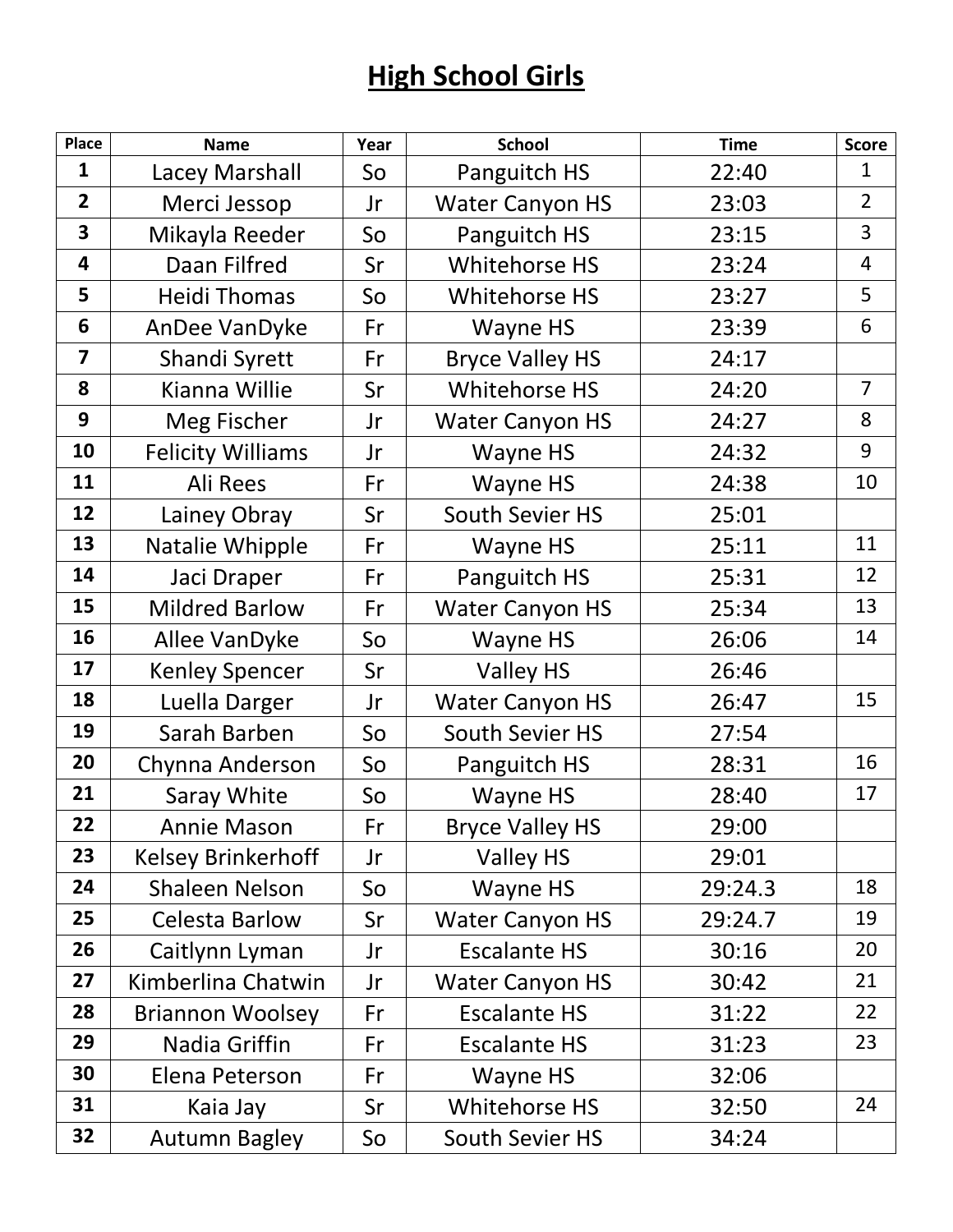| 33 | Lewkatia Hascon     | Sr | Whitehorse HS          | 35:22   | 25 |
|----|---------------------|----|------------------------|---------|----|
| 34 | Jewel Stewart       | Sr | <b>Water Canyon HS</b> | 35:23.1 | 26 |
| 35 | Martha Barlow       | So | <b>Water Canyon HS</b> | 35:23.9 |    |
| 36 | <b>Ashley Young</b> | Jr | <b>Escalante HS</b>    | 39:25   |    |

| <b>Panguitch HS</b>    | 1, 3, 12, 16             | 32 | $1st$ Place           |
|------------------------|--------------------------|----|-----------------------|
| <b>Wayne HS</b>        | 6, 9, 10, 11, 14, 17, 18 | 36 | $2nd$ Place           |
| <b>Water Canyon HS</b> | 2, 8, 13, 15, 19, 21, 26 | 38 | 3rd Place             |
| <b>Whitehorse HS</b>   | 4, 5, 7, 24, 25          | 40 | 4 <sup>th</sup> Place |
| <b>Escalante HS</b>    | 20, 22, 23, 27           | 92 | 5 <sup>th</sup> Place |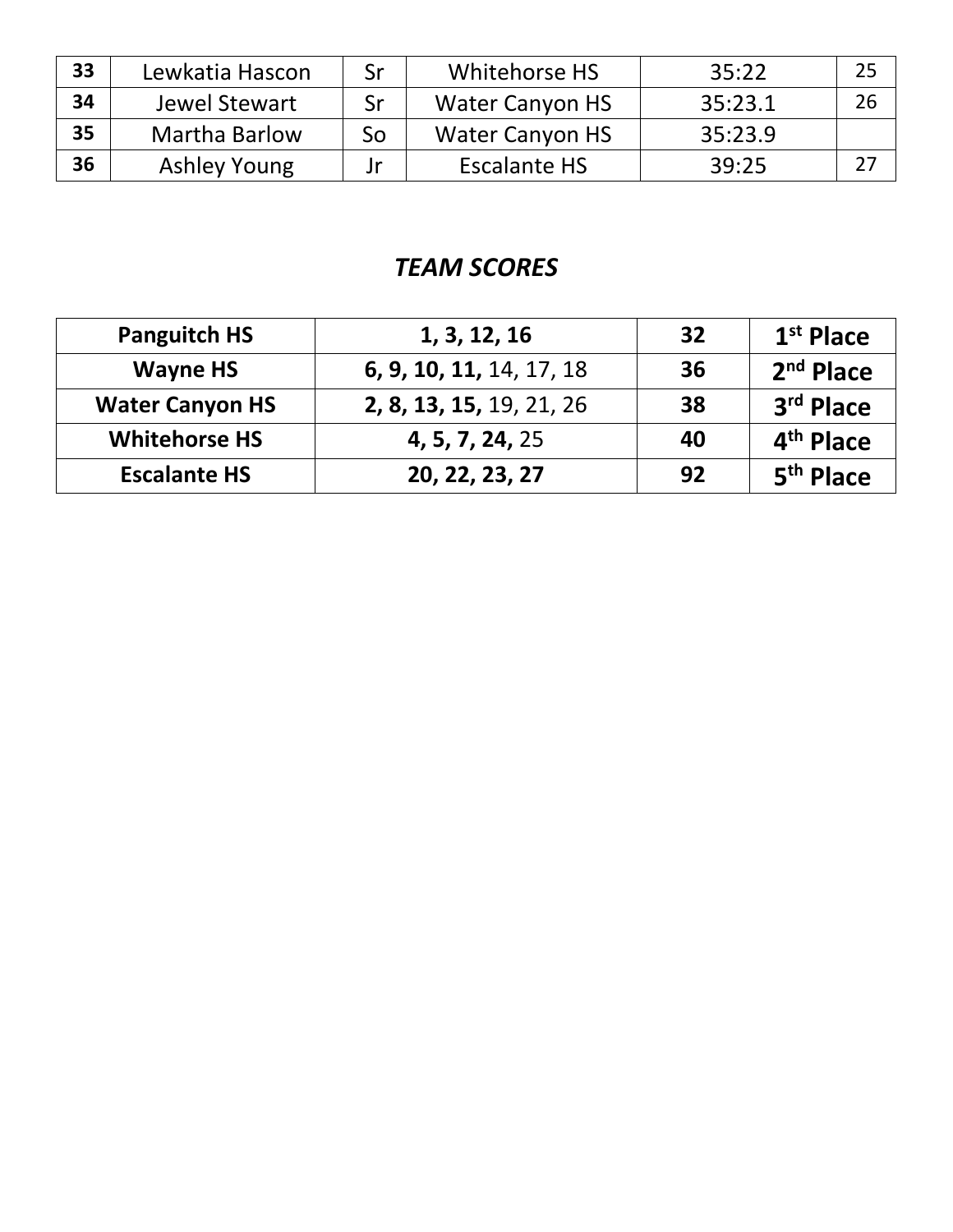## **Jr. High/Middle School Boys**

| <b>Place</b>            | <b>Name</b>               | Year           | <b>School</b>       | <b>Time</b> | <b>Score</b>   |
|-------------------------|---------------------------|----------------|---------------------|-------------|----------------|
| $\mathbf{1}$            | Jaxon Westwood            | 8              | Piute               | 10:05.4     | $\mathbf{1}$   |
| $\overline{2}$          | <b>Kade Sevier</b>        | 8              | Piute               | 10:05.7     | $\overline{2}$ |
| $\overline{\mathbf{3}}$ | Kole Westwood             | 8              | Piute               | 10:42.1     | 3              |
| 4                       | <b>Warren Spencer</b>     | 7              | Valley              | 10:42.3     | $\overline{4}$ |
| 5                       | <b>Boede Cox</b>          | $\overline{7}$ | Valley              | 10:55       | 5              |
| 6                       | Lowell Saign              | 8              | Wayne               | 11:05       | 6              |
| $\overline{\mathbf{z}}$ | <b>Alyx Tidwell</b>       | 8              | Wayne               | 11:08       | $\overline{7}$ |
| 8                       | <b>Krey Bradbury</b>      | 8              | Wayne               | 11:20       | 8              |
| 9                       | Eli Beesley               | $\overline{7}$ | <b>Bryce Valley</b> | 11:22       |                |
| 10                      | Caden Johnson             | $\overline{7}$ | North Sevier        | 11:48       | 9              |
| 11                      | <b>Cooper Springer</b>    | 8              | Piute               | 12:20       | 10             |
| 12                      | <b>Valentin Hernandez</b> | 8              | Piute               | 12:25.4     | 11             |
| 13                      | <b>Swade Olsen</b>        | 8              | Piute               | 12:25.7     | 12             |
| 14                      | <b>Shad Partridge</b>     |                | Panguitch           | 12:51       | 13             |
| 15                      | <b>Emmit Nelson</b>       | 6              | <b>North Sevier</b> | 13:00       | 14             |
| 16                      | <b>Tanner Marshall</b>    | 8              | Panguitch           | 13:21       | 15             |
| 17                      | <b>Braxton Atkin</b>      | $\overline{7}$ | Panguitch           | 13:23       | 16             |
| 18                      | <b>Jacob Marshall</b>     | 7              | Panguitch           | 13:27       | 17             |
| 19                      | <b>Brody Edwards</b>      | 8              | Wayne               | 13:33.5     | 18             |
| 20                      | <b>Tyler Cox</b>          |                | Panguitch           | 13:33.8     | 19             |
| 21                      | <b>Kamden Saling</b>      | 8              | North Sevier        | 13:51       | 20             |
| 22                      | Korben Young              | 8              | Escalante           | 13:54       |                |
| 23                      | <b>Trent Walter</b>       | 8              | Panguitch           | 14:29       | 21             |
| 24                      | <b>Damien Peirce</b>      | 8              | Pinnacle            | 14:31       |                |
| 25                      | <b>Brayce Smith</b>       | 7              | <b>North Sevier</b> | 14:51       | 22             |
| 26                      | <b>Stratton Mason</b>     | 5              | <b>North Sevier</b> | 14:55       | 23             |
| 27                      | Jade Goble                | 6              | <b>North Sevier</b> | 15:03       | 24             |
| 28                      | <b>Colt Bonner</b>        |                | Panguitch           | 15:14       | 25             |
| 29                      | <b>Cynch Wanlass</b>      | 6              | <b>North Sevier</b> | 15:21       | 26             |
| 30                      | Gage Julander             | 8              | Panguitch           | 16:25       |                |
| 31                      | <b>Riley Davis</b>        | 6              | Pinnacle            | 16:28       |                |
| 32                      | <b>Asher Staples</b>      | 7              | Valley              | 18:30       | 27             |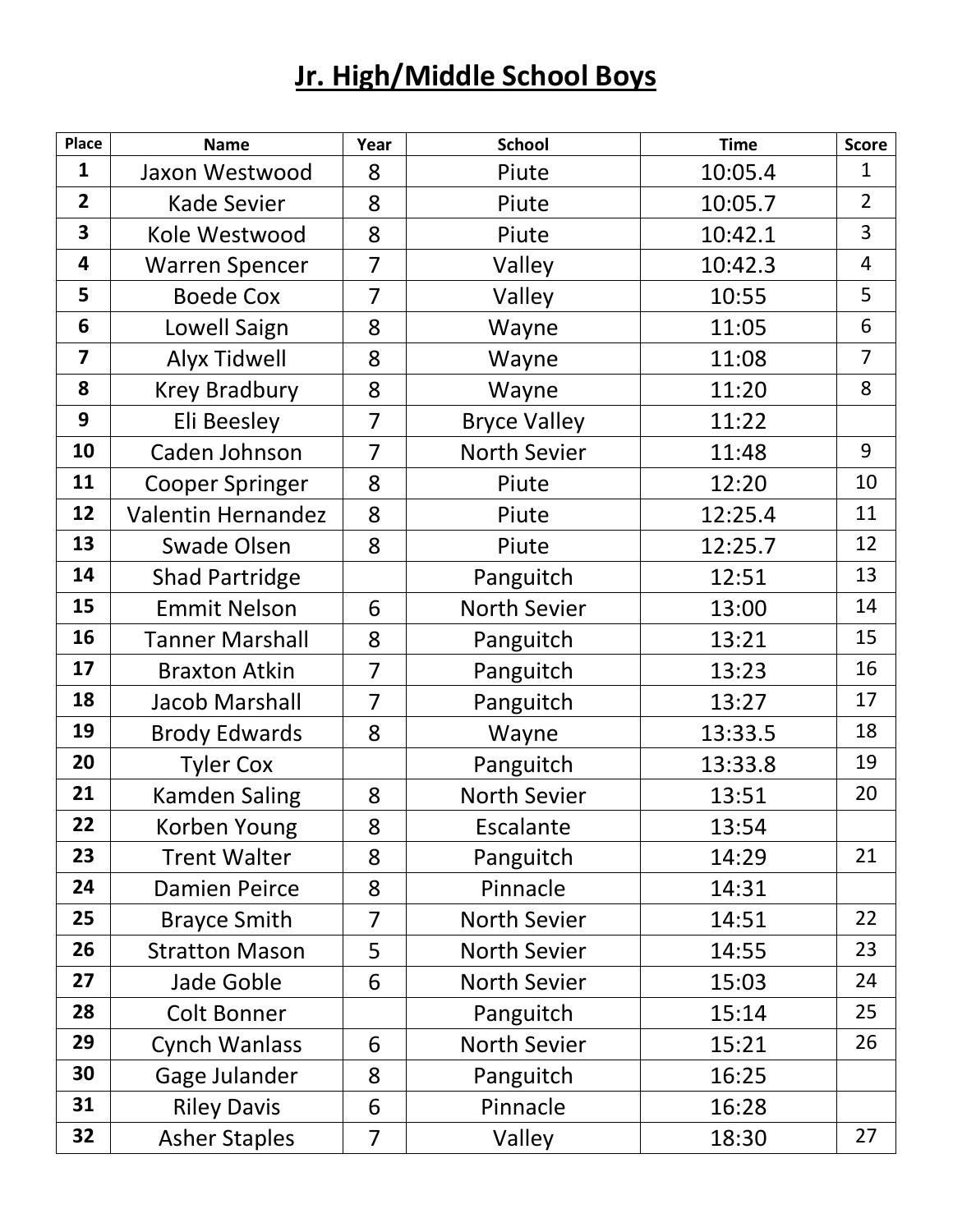| 33 | Joey Howell            | b | Pinnacle  | 18:55 |    |
|----|------------------------|---|-----------|-------|----|
| 34 | Koda Bridges           | 8 | Panguitch | 19:05 |    |
| 35 | <b>Hadley Harris</b>   |   | Valley    | 20:04 | 28 |
| 36 | <b>Carter Sudweeks</b> |   | Piute     | 20:28 | 29 |
| 37 | <b>Cashe Sudweeks</b>  |   | Piute     | 20:50 |    |
| 38 | Tavin Jessen           |   | Piute     | 24:23 |    |

| <b>Piute</b>        | 1, 2, 3, 10, 11, 12, 29    | 16 | $1st$ Place           |
|---------------------|----------------------------|----|-----------------------|
| <b>Wayne</b>        | 6, 7, 8, 18                | 39 | $2nd$ Place           |
| Panguitch           | 13, 15, 16, 17, 19, 21, 25 | 61 | 3rd Place             |
| <b>Valley</b>       | 4, 5, 27, 28               | 64 | 4 <sup>th</sup> Place |
| <b>North Sevier</b> | 9, 14, 20, 22, 23, 24, 26  | 65 | 5 <sup>th</sup> Place |

# **Jr. High/Middle School Girls**

| <b>Place</b>            | <b>Name</b>             | Year | <b>School</b>       | <b>Time</b> | <b>Score</b>   |
|-------------------------|-------------------------|------|---------------------|-------------|----------------|
| 1                       | Kaitlynn Baird          | 8    | Valley              | 12:12       | 1              |
| $\overline{2}$          | Jacqueline Nunez        | 7    | Piute               | 12:34       | $\overline{2}$ |
| $\overline{\mathbf{3}}$ | <b>Maddie Osterhout</b> | 8    | Valley              | 13:08       | 3              |
| 4                       | <b>Boston Mason</b>     | 6    | <b>North Sevier</b> | 13:11       | $\overline{4}$ |
| 5                       | <b>Hailey Yardley</b>   | 7    | Panguitch           | 13:16       | 5              |
| 6                       | <b>Kinley Talbot</b>    | 8    | Piute               | 13:30       | 6              |
| $\overline{\mathbf{z}}$ | <b>Ainsey Talbot</b>    | 8    | Piute               | 13:47       | $\overline{7}$ |
| 8                       | Savannah Williams       | 8    | Wayne               | 14:09       |                |
| 9                       | Alayna Saunders         | 8    | Wayne               | 14:11       |                |
| 10                      | <b>Madelyn Frandsen</b> | 8    | Panguitch           | 14:23       | 8              |
| 11                      | <b>Kaycee Gleave</b>    | 8    | Piute               | 14:44       | 9              |
| 12                      | Sonata Griffin          | 7    | Escalante           | 15:00       |                |
| 13                      | <b>Sydney Bosh</b>      | 8    | <b>North Sevier</b> | 15:03       | 10             |